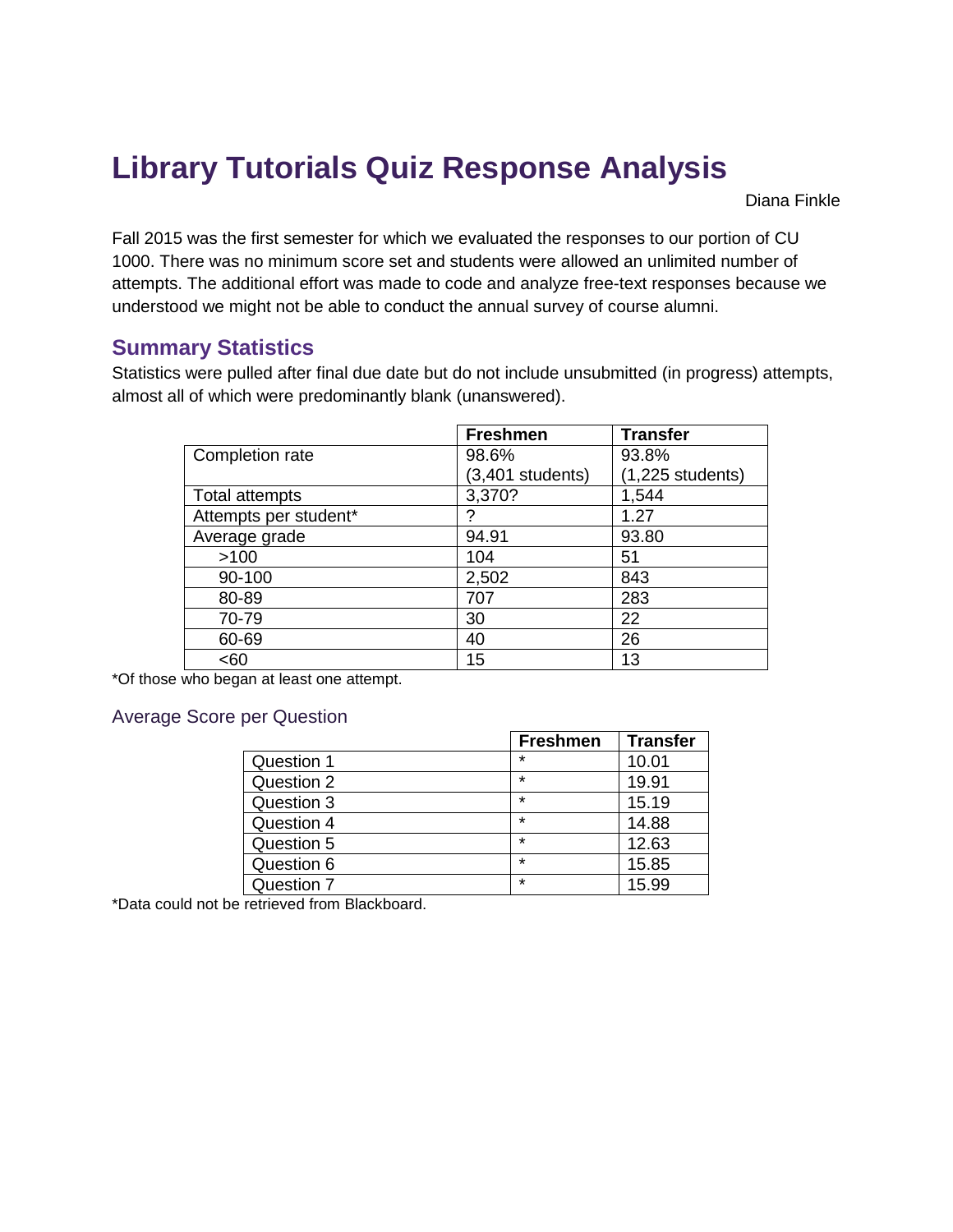# **Analysis of Transfer Student Responses**

# **Question 1**

[Watch the video](http://youtu.be/V28Bz_7J9nQ) and name two items mentioned that you might use while at Clemson.

| Five most frequently mentioned overall:                          |        |
|------------------------------------------------------------------|--------|
| <b>CCIT</b>                                                      | 18.48% |
| <b>Books</b>                                                     | 15.00% |
| Audiobooks                                                       | 9.48%  |
| Quiet study areas                                                | 7.45%  |
| eBooks                                                           | 7.21%  |
| <b>Question 2</b>                                                |        |
| Name one of the helpful library services mentioned in the video. |        |
| Items with 10%+ mention rate:                                    |        |
| <b>Research &amp; Course Guides</b>                              | 29.57% |
| Ask A Librarian                                                  | 27.20% |
| Subject Librarian(s)                                             | 23.60% |
| <b>Resource Sharing</b>                                          | 11.93% |
| Primary method for asking a librarian                            |        |
| Call/phone                                                       | 13.36% |
| Blackboard                                                       | 11.52% |
| <b>Text</b>                                                      | 9.22%  |
| Most frequent among all mentions                                 |        |
| Text                                                             | 31.90% |
| Call/phone                                                       | 25.77% |
| Blackboard                                                       | 19.63% |
| Email                                                            | 15.34% |
| Chat                                                             | 3.68%  |

### **Question 3**

[Watch the video](http://youtu.be/n0AGqxMlSfs) and use what you learn to answer the following questions.

Reminder: You can pause the video, make it full-screen, and watch it again (as you answer the questions) if you like.

|                                    | <b>Percent Correct</b> |
|------------------------------------|------------------------|
| Website*                           | 99.17                  |
| Article <sup>*</sup>               | 99.26                  |
| Graph of your own unpublished data | 87.45                  |
| Discussion board post*             | 94.63                  |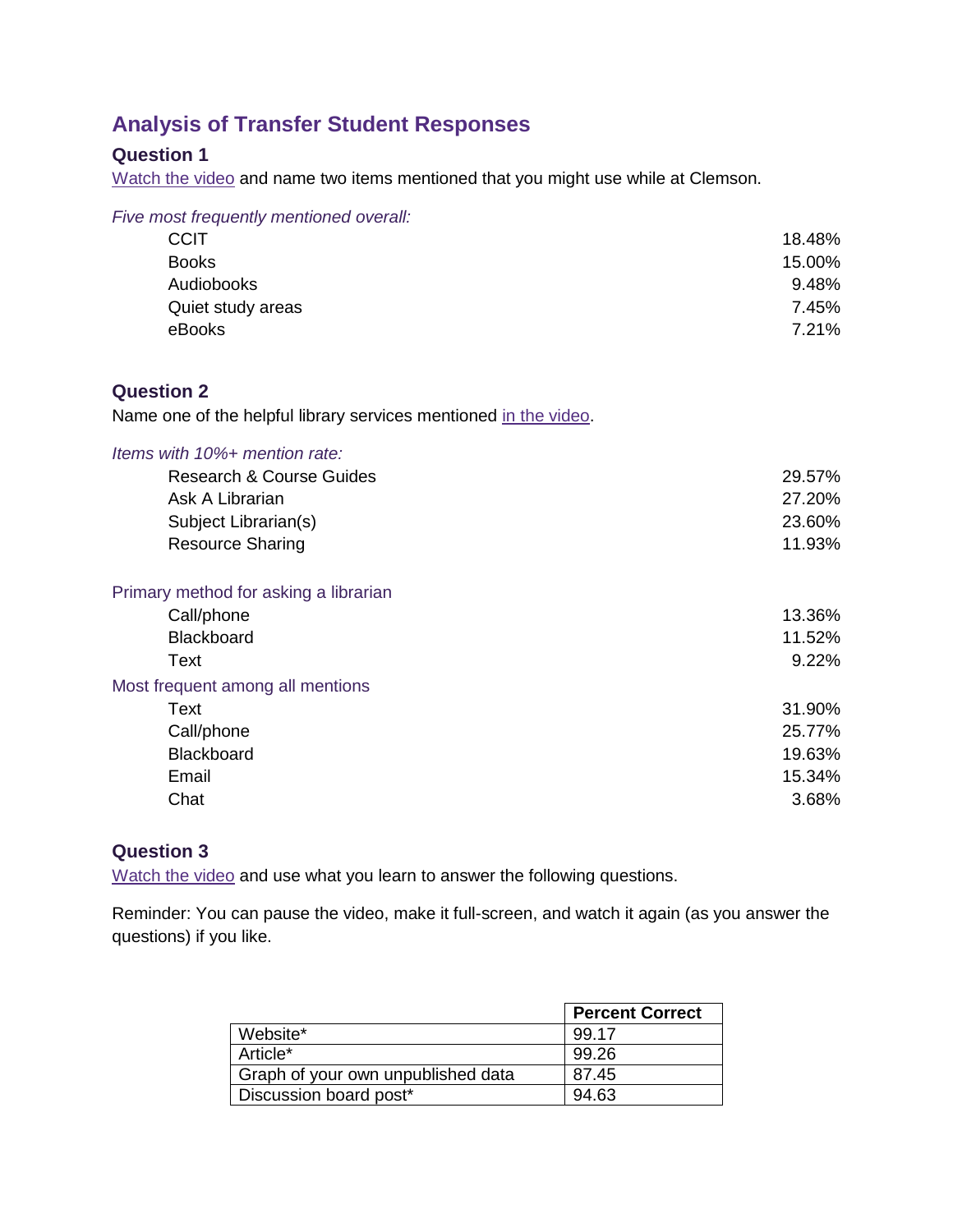| YouTube video*                                                    | 98.60 |
|-------------------------------------------------------------------|-------|
| Book*                                                             | 99.51 |
| Creative Commons image*                                           | 78.53 |
| Public Domain image                                               | 71.84 |
| المواجهون ومستحقق ومعموما والمستحد والمارين والممريح ومنتصف واوال |       |

\*This was a multiple-answer question with partial percentages awarded.

### **Question 4**

What is the best way to find out which citation style to use for an assignment?

| Ask your professor                                                                                                                  | 92.981% |
|-------------------------------------------------------------------------------------------------------------------------------------|---------|
| Ask a librarian                                                                                                                     | 6.854%  |
| Find a similar assignment online                                                                                                    | 0.165%  |
| See what your friend is using                                                                                                       | 0%      |
| <b>Question 5</b><br>When you use an idea from someone else but put it in your own words, you should ______ to<br>avoid plagiarism. |         |
| Cite it                                                                                                                             | 78.943% |
| Quote it and cite it                                                                                                                | 19.818% |
| Quote it                                                                                                                            | 1.156%  |
| Underline it                                                                                                                        | 0.083%  |
| <b>Question 6</b><br>If an image shows up in a Google search, it is okay to use it however you want.                                |         |
| <b>True</b>                                                                                                                         | 0.908%  |
| False                                                                                                                               | 99.092% |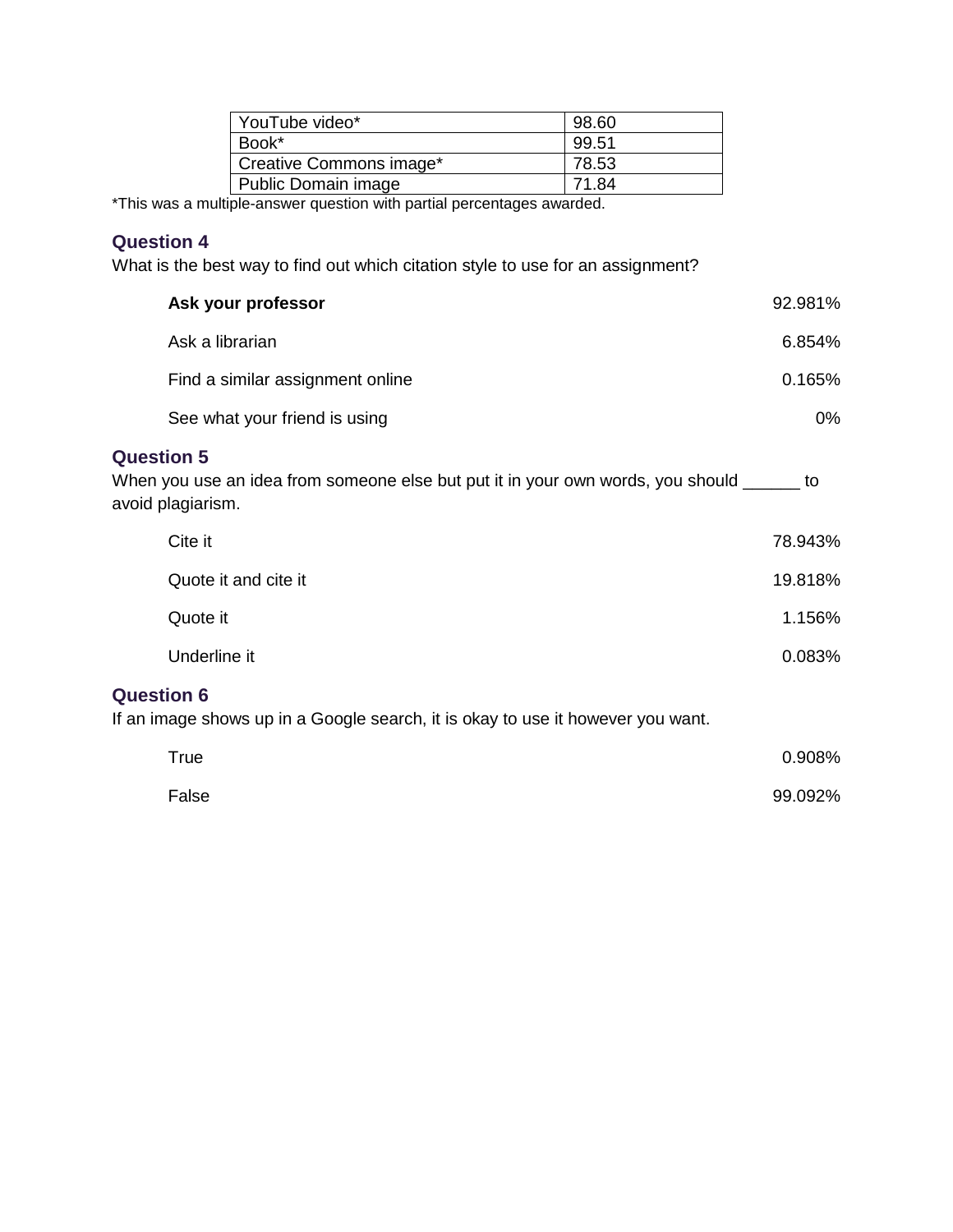# **Analysis of Freshman Student Responses**

### **Question 1**

[Watch the video](http://youtu.be/V28Bz_7J9nQ) and name two items mentioned that you might use while at Clemson.

| Five most frequently mentioned overall:                          |        |
|------------------------------------------------------------------|--------|
| <b>Books</b>                                                     | 20.04% |
| <b>CCIT</b>                                                      | 19.90% |
| Audiobooks                                                       | 13.65% |
| Quiet study areas                                                | 6.24%  |
| eBooks                                                           | 4.55%  |
| Five most frequently mentioned $(1st answer)$ :                  |        |
| <b>Books</b>                                                     | 26.94% |
| Audiobooks                                                       | 24.19% |
| <b>CCIT</b>                                                      | 21.85% |
| eBooks                                                           | 3.35%  |
| Quiet study areas                                                | 2.90%  |
| Five most frequently mentioned $(2^{nd}$ answer):                |        |
| <b>CCIT</b>                                                      | 18.38% |
| <b>Books</b>                                                     | 13.56% |
| Quiet study areas                                                | 9.71%  |
| eBooks                                                           | 5.86%  |
| iPads                                                            | 5.83%  |
| Five most frequently mentioned $[3^{rd}$ answer (not required)]: |        |
| <b>CCIT</b>                                                      | 20.83% |
| <b>DVDs</b>                                                      | 11.11% |
| Quiet study areas                                                | 8.33%  |
| Journal articles                                                 | 8.33%  |
| Outdoor study areas                                              | 6.94%  |
|                                                                  |        |

*Associated responses: items most and least likely to have named item as 2nd answer Example: 7.96% of students who responded "eBooks" listed audiobooks as the 2nd resource.*

Audiobooks

| Most:      | eBooks (7.96%), iPads, (5.15%), CCIT (5.15%)  |
|------------|-----------------------------------------------|
| Least (0%) | Language learning software, quiet study areas |

#### Books

| Most:  | audiobooks (33.54%), DVDs (15.05%), Quiet study areas (14.29%) |
|--------|----------------------------------------------------------------|
| Least: | Language learning software (4.29%)                             |

#### **CCIT**

| Most: | Books (34.54%), study rooms (30.61%), audiobooks (25.34%) |  |  |  |  |
|-------|-----------------------------------------------------------|--|--|--|--|
|-------|-----------------------------------------------------------|--|--|--|--|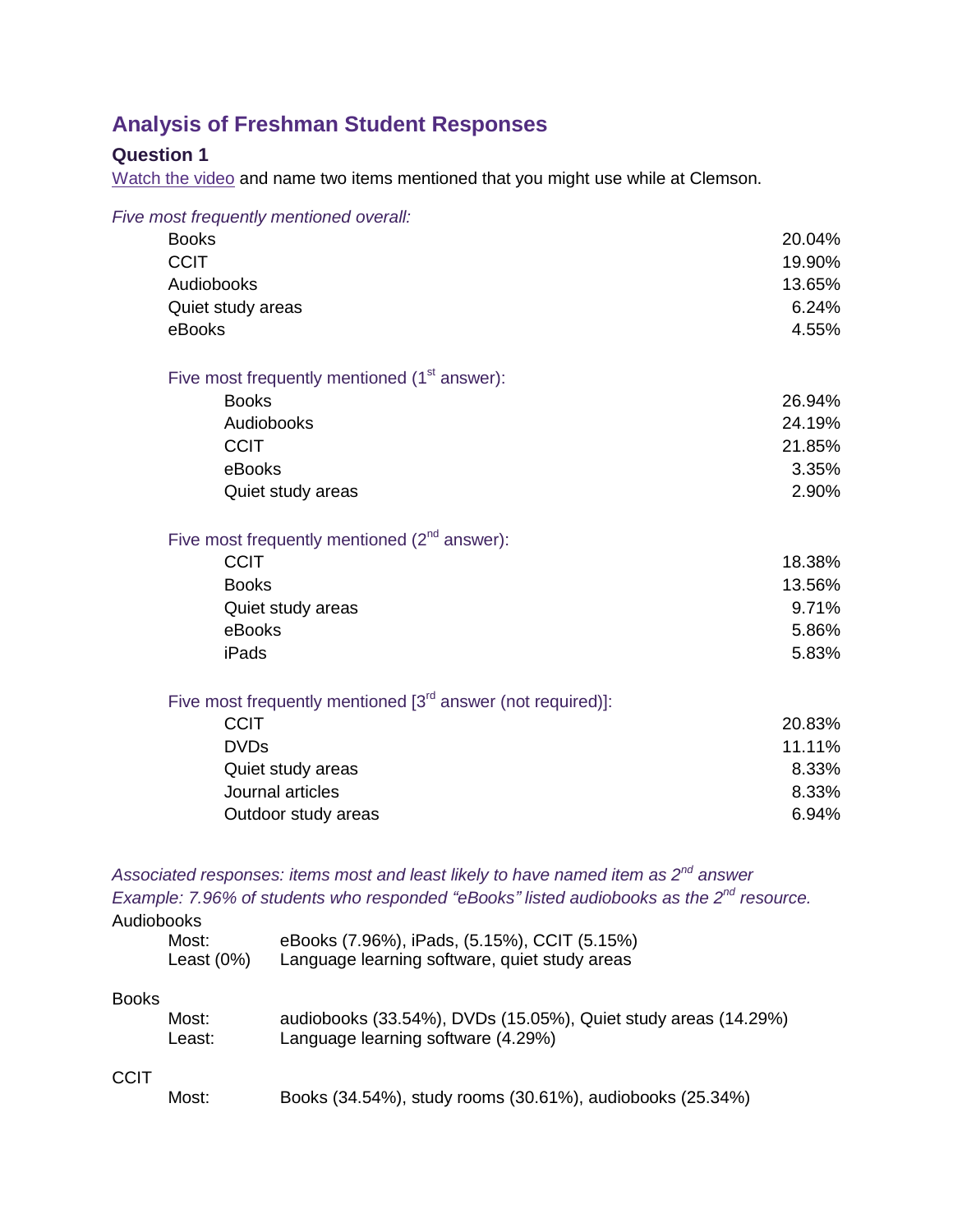|                   | Least:                                         | iPads (4.12%) and DVDs (4.30%)                                                                                       |
|-------------------|------------------------------------------------|----------------------------------------------------------------------------------------------------------------------|
| <b>DVDs</b>       | Most:<br>Least $(0\%)$ :                       | audiobooks (7.96%), books (6.71%), eBooks (2.65%)<br>journal articles, quiet study areas, study rooms                |
| eBooks            | Most:<br>Least $(0\%)$ :                       | DVDs (31.18%), iPads (9.28%), CCIT (6.50%)<br>journal articles, language learning software                           |
|                   | Google search tips<br>Most:<br>Least $(0\%)$ : | eBooks (6.19%), DVDs (3.23%), journal articles (2.86%)<br>iPads, Language learning software, study rooms             |
|                   | HD video cameras<br>Most:<br>Least $(0\%)$ :   | DVDs (6.45%), eBooks (5.31%), Quiet study areas (2.04%)<br>journal articles, language learning software, study rooms |
| iPads             | Most:<br>Least $(0\%)$ :                       | eBooks (15.04%), DVDs (13.98%), Books (6.49%)<br>journal articles                                                    |
|                   | Journal articles<br>Most:<br>Least:            | eBooks (11.50%), Quiet study areas (8.16%), CCIT (7.99%)<br>language learning software (2.86%)                       |
|                   | Language learning software<br>Most:            | Journal articles (21.43%), iPads (15.46%), CCIT (6.91%)<br>Least likely (0%): study rooms                            |
|                   | Macs with Adobe Creative Suite<br>Most:        | iPads (4.12%), study rooms (4.08%), eBooks (3.54%)<br>Least (<1%): audiobooks, journal articles                      |
| <b>Newspapers</b> | Most:<br>Least $(0\%)$ :                       | language learning software (14.29%), iPads (12.37%), journals (7.14%)<br>study rooms                                 |
|                   | Outdoor study areas<br>Most:<br>Least:         | language learning software (15.71%), journals (10.00%), CCIT (9.35%)<br>audiobooks (0.61%)                           |
| Projectors        | Most:<br>Least $(0\%)$ :                       | Journal articles & language learning software (4.29%), iPads (3.09%)<br>DVDs, eBooks, study rooms                    |
|                   | Quiet study areas<br>Most:<br>Least:           | journal articles (22.86%), CCIT (19.51%), language learning (18.57%)<br>DVDs (1.08%)                                 |
| <b>RefWorks</b>   |                                                |                                                                                                                      |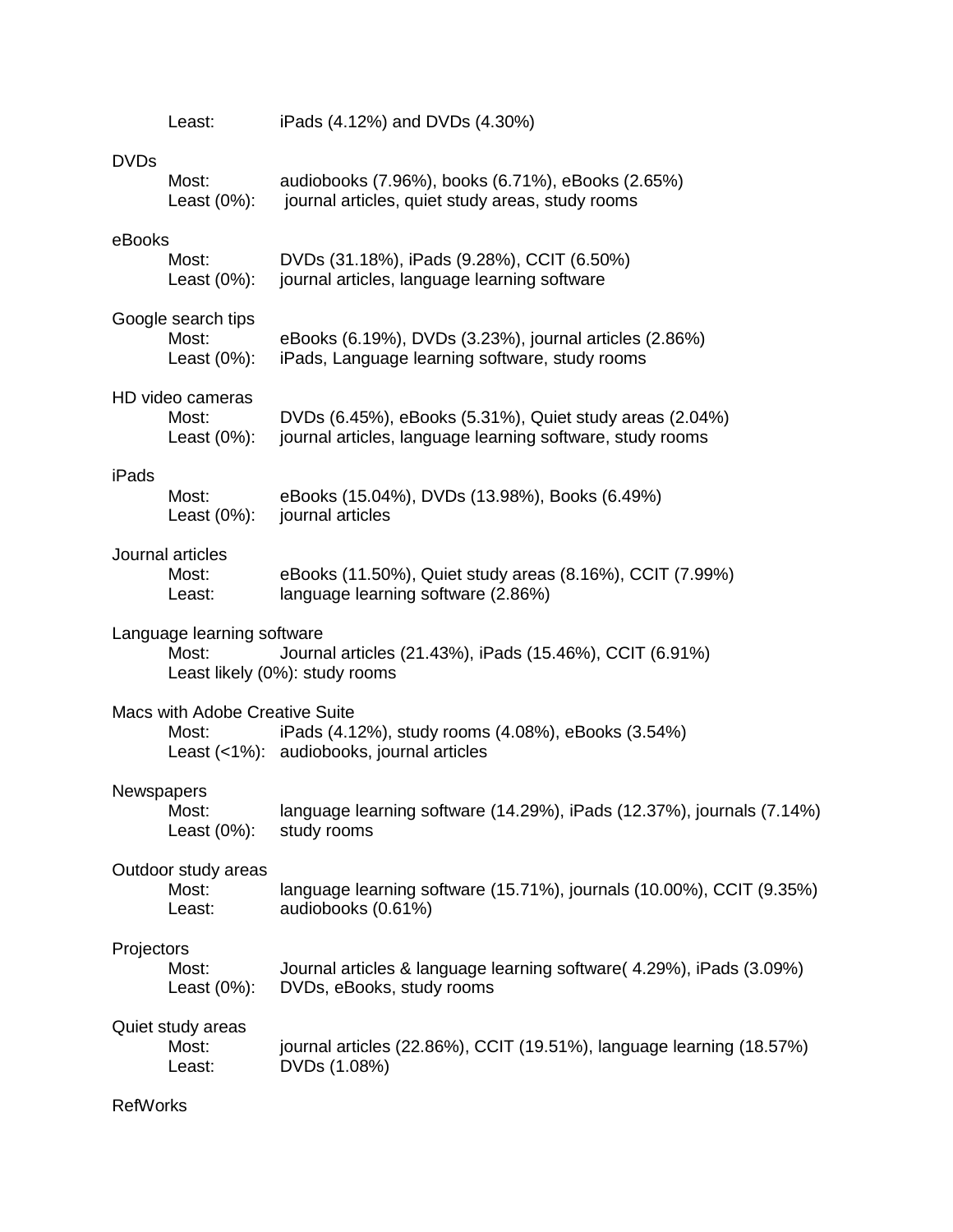|                   | Most:                                           | quiet study areas (5.10%), language learning (2.86%), eBooks (2.65%)<br>Least (0%): DVDs, iPads, journal articles    |
|-------------------|-------------------------------------------------|----------------------------------------------------------------------------------------------------------------------|
| Study rooms       | Most:<br>Least $(0\%)$ :                        | quiet study areas (13.27%), language learning (12.86%), CCIT (4.61%)<br><b>DVDs</b>                                  |
|                   | Vending machines<br>Most:<br>Least (0%):        | quiet study areas (6.12%), study rooms (4.08%), DVDs (2.15%)<br>eBooks, journal articles, language learning software |
|                   | Writing Center help area                        |                                                                                                                      |
|                   | Most:                                           | study rooms (14.29%), quiet study areas (13.27%), journal articles<br>(7.14%)                                        |
|                   |                                                 | Least (<1%): eBooks, audiobooks                                                                                      |
|                   | (Zealous) library staff<br>Most:<br>Least (0%): | study rooms (6.12%), quiet study areas (2.04%), journal articles (1.43%)<br>DVDs, eBooks, language learning software |
| <b>Question 2</b> |                                                 | Name one of the helpful library services mentioned in the video.                                                     |
|                   |                                                 | Items with 10%+ mention rate overall:                                                                                |

| Subject librarians                                             | 35.55% |
|----------------------------------------------------------------|--------|
| <b>Research &amp; Course Guides</b>                            | 32.38% |
| Ask A Librarian                                                | 16.41% |
| <b>Resource Sharing</b>                                        | 12.75% |
| Items with $10\%$ + mention rate (1 <sup>st</sup> answer):     |        |
| Subject librarians                                             | 36.50% |
| <b>Research &amp; Course Guides</b>                            | 31.79% |
| Ask A Librarian                                                | 17.14% |
| <b>Resource Sharing</b>                                        | 11.84% |
| Items with 10%+ mention rate $[2^{nd}$ answer (not required)]: |        |
| <b>Research &amp; Course Guides</b>                            | 41.26% |
| <b>Resource Sharing</b>                                        | 26.46% |
| Subject librarians                                             | 21.08% |
| Primary method for asking a librarian                          |        |
| Blackboard                                                     | 39.39% |
| Phone                                                          | 25.00% |
| Text                                                           | 20.45% |
| Email                                                          | 11.36% |
|                                                                |        |